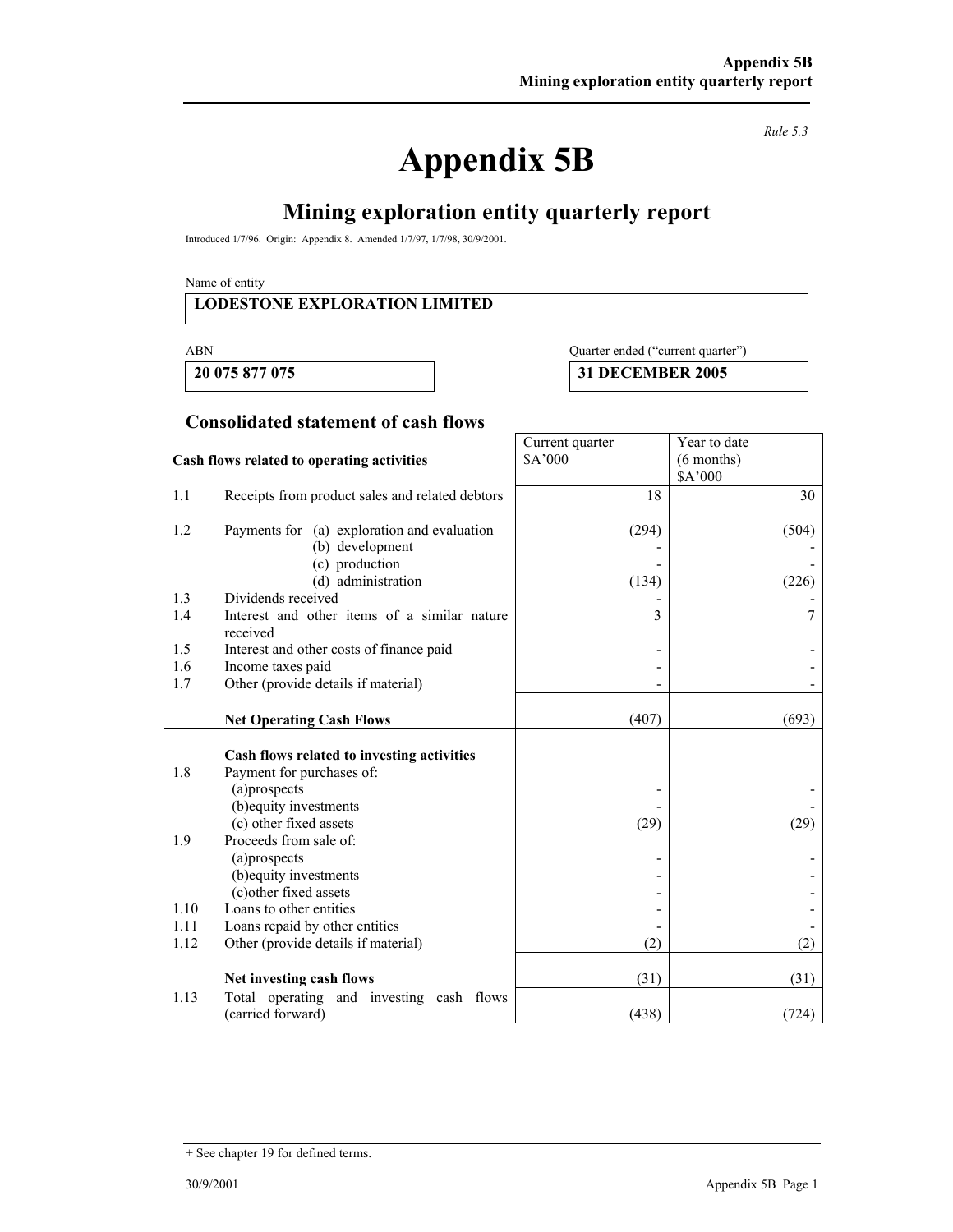| 1.13 | Total operating and investing cash flows      | (438) | (724) |
|------|-----------------------------------------------|-------|-------|
|      | (brought forward)                             |       |       |
|      |                                               |       |       |
|      | Cash flows related to financing activities    |       |       |
| 1.14 | Proceeds from issues of shares, options, etc. | 316   | 744   |
| 1.15 | Proceeds from sale of forfeited shares        |       |       |
| 1.16 | Proceeds from borrowings                      | -     |       |
| 1.17 | Repayment of borrowings                       |       |       |
| 1.18 | Dividends paid                                |       |       |
| 1.19 | Other – Share issue costs                     | (37)  | (37)  |
|      | Net financing cash flows                      | 279   | 707   |
|      |                                               |       |       |
|      | Net increase (decrease) in cash held          | (159) | (17)  |
| 1.20 | Cash at beginning of quarter/year to date     | 436   | 294   |
| 1.21 | Exchange rate adjustments to item 1.20        |       |       |
| 1.22 | Cash at end of quarter                        | 277   | 277   |

### **Payments to directors of the entity and associates of the directors Payments to related entities of the entity and associates of the related entities**

|      |                                                                  | Current quarter<br>\$A'000 |
|------|------------------------------------------------------------------|----------------------------|
| 1.23 | Aggregate amount of payments to the parties included in item 1.2 | 48                         |
| 1.24 | Aggregate amount of loans to the parties included in item 1.10   | Nil                        |

1.25 Explanation necessary for an understanding of the transactions

#### **Non-cash financing and investing activities**

2.1 Details of financing and investing transactions which have had a material effect on consolidated assets and liabilities but did not involve cash flows

Nil

2.2 Details of outlays made by other entities to establish or increase their share in projects in which the reporting entity has an interest

Nil

<sup>+</sup> See chapter 19 for defined terms.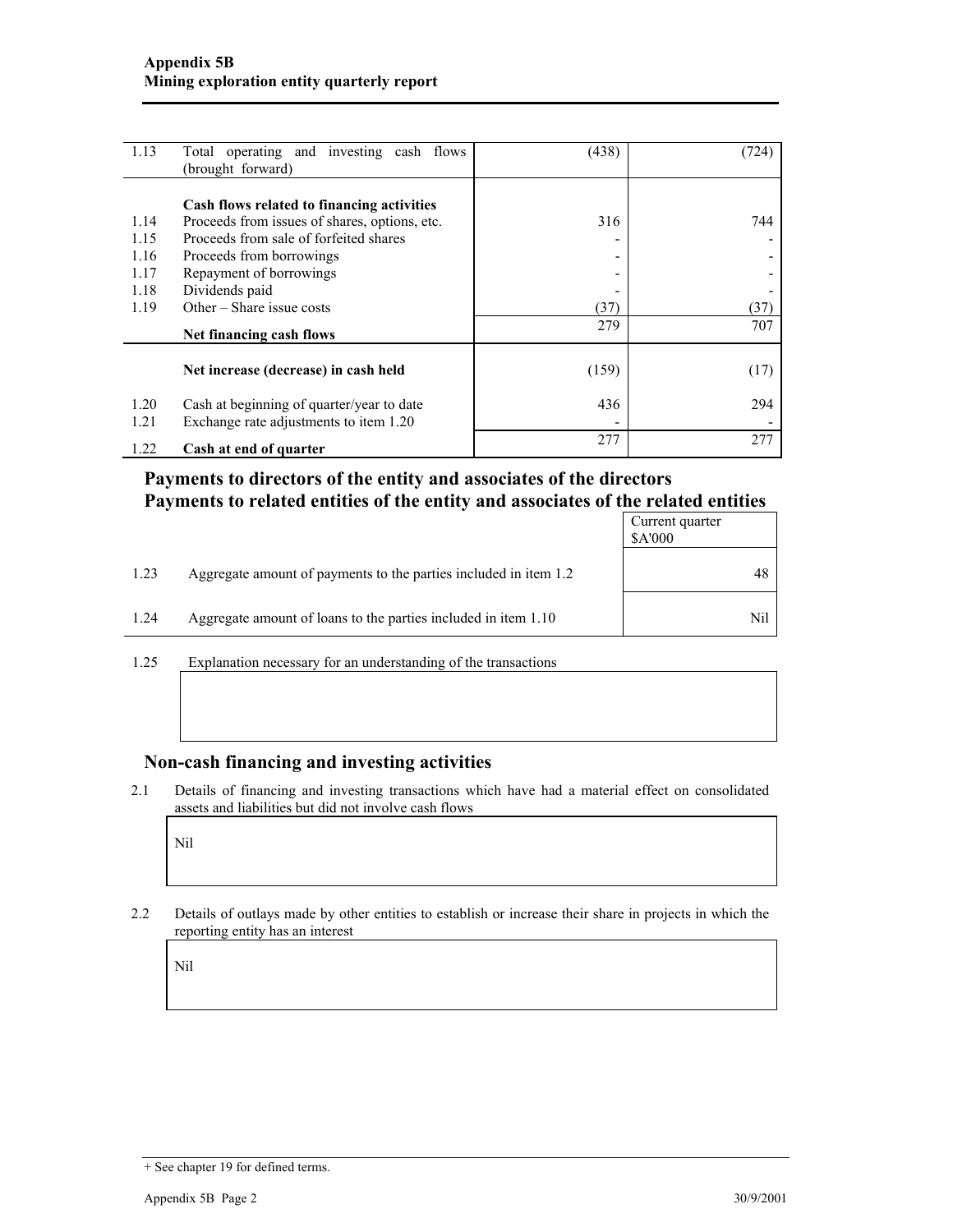#### **Financing facilities available**

*Add notes as necessary for an understanding of the position.* 

|     |                             | Amount available<br>A'000 | Amount used<br>\$A'000 |
|-----|-----------------------------|---------------------------|------------------------|
| 3.1 | Loan facilities             | Nil                       | Nil                    |
| 3.2 | Credit standby arrangements | Nil                       | Nil                    |

## **Estimated cash outflows for next quarter**

|     | <b>Total</b>               |         |
|-----|----------------------------|---------|
|     |                            | 149     |
| 4.2 | Development                |         |
| 4.1 | Exploration and evaluation | 149     |
|     |                            | \$A'000 |

# **Reconciliation of cash**

| Reconciliation of cash at the end of the quarter (as<br>shown in the consolidated statement of cash flows) to<br>the related items in the accounts is as follows. |                                                  | Current quarter<br>\$A'000 | Previous quarter<br>\$A'000 |
|-------------------------------------------------------------------------------------------------------------------------------------------------------------------|--------------------------------------------------|----------------------------|-----------------------------|
| 5.1                                                                                                                                                               | Cash on hand and at bank                         | 14                         | 436                         |
| 5.2                                                                                                                                                               | Deposits at call                                 | 263                        |                             |
| 5.3                                                                                                                                                               | Bank overdraft                                   |                            |                             |
| 5.4                                                                                                                                                               | Other (provide details)                          |                            |                             |
|                                                                                                                                                                   | <b>Total: cash at end of quarter (item 1.22)</b> | 277                        | 436                         |

## **Changes in interests in mining tenements**

|     |                                                                     | Tenement                                    | Nature of interest              | Interest at | Interest at |
|-----|---------------------------------------------------------------------|---------------------------------------------|---------------------------------|-------------|-------------|
|     |                                                                     | reference                                   | (note (2))                      | beginning   | end of      |
|     |                                                                     |                                             |                                 | of quarter  | quarter     |
| 6.1 | Interests in mining<br>tenements relinquished,<br>reduced or lapsed | Mt Morgan<br><b>District</b><br>Tenements   | Wholly-owned EPM's              | 668sq kms   | 539sq kms   |
|     |                                                                     | Mt Morgan<br><b>District</b><br>Tenements   | Optioned EPM's                  | 19sq kms    | Nil         |
| 6.2 | Interests in mining<br>tenements acquired or<br>increased           | Mt Chalmers<br><b>District</b><br>Tenements | Partly-owned EPM's (50% equity) | Nil         | 183sq kms   |

<sup>+</sup> See chapter 19 for defined terms.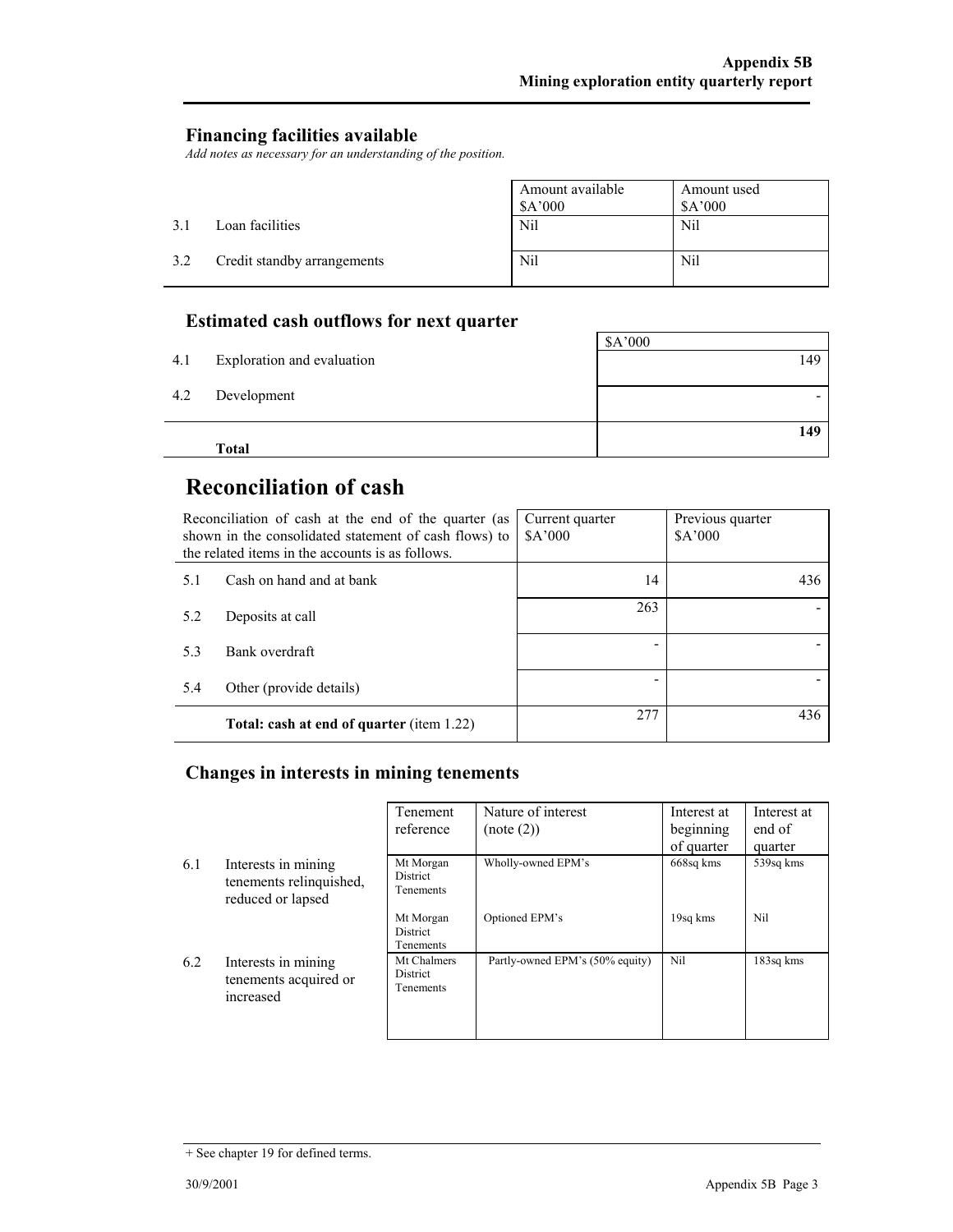#### **Issued and quoted securities at end of current quarter**

*Description includes rate of interest and any redemption or conversion rights together with prices and dates.* 

|      |                                          | Total number | Number quoted  | Issue price per    | Amount paid up per    |
|------|------------------------------------------|--------------|----------------|--------------------|-----------------------|
|      |                                          |              |                | security (see note | security (see note 3) |
|      |                                          |              |                | $3)$ (cents)       | (cents)               |
| 7.1  | Preference                               |              |                |                    |                       |
|      | <sup>+</sup> securities                  |              |                |                    |                       |
|      | (description)                            |              |                |                    |                       |
| 7.2  | Changes during                           |              |                |                    |                       |
|      | quarter<br>(a) Increases                 |              |                |                    |                       |
|      | through issues                           |              |                |                    |                       |
|      | (b) Decreases                            |              |                |                    |                       |
|      | through returns of                       |              |                |                    |                       |
|      | capital, buy-backs,                      |              |                |                    |                       |
|      | redemptions                              |              |                |                    |                       |
| 7.3  | <sup>+</sup> Ordinary                    | 46,419,715   | 46,419,725     | Fully paid         | Fully paid            |
|      | securities                               |              |                |                    |                       |
| 7.4  | Changes during                           |              |                |                    |                       |
|      | quarter                                  |              |                |                    |                       |
|      | (a) Increases                            | 11,452,311   | 11,452,311     | \$0.065            | \$0.065               |
|      | through issues                           |              |                |                    |                       |
|      | (b) Decreases                            |              |                |                    |                       |
|      | through returns of                       |              |                |                    |                       |
|      | capital, buy-backs<br>(c) Increase       |              |                |                    |                       |
|      | through shares                           |              |                |                    |                       |
|      | released from                            |              |                |                    |                       |
|      | escrow                                   |              |                |                    |                       |
| 7.5  | <sup>+</sup> Convertible debt            | N/A          |                |                    |                       |
|      | securities                               |              |                |                    |                       |
|      | (description)                            |              |                |                    |                       |
| 7.6  | Changes during                           |              |                |                    |                       |
|      | quarter                                  |              |                |                    |                       |
|      | (a) Increases                            |              |                |                    |                       |
|      | through issues                           |              |                |                    |                       |
|      | (b) Decreases                            |              |                |                    |                       |
|      | through securities<br>matured, converted |              |                |                    |                       |
| 7.7  | <b>Options</b>                           |              |                | Exercise price     | Expiry date           |
|      | (description and                         |              |                |                    |                       |
|      | conversion factor)                       | 800,000      |                | 30 cents           | 30/09/07              |
| 7.8  | Issued during                            | N/A          |                |                    |                       |
|      | quarter                                  |              |                |                    |                       |
| 7.9  | <b>Exercised</b> during                  | N/A          |                |                    |                       |
|      | quarter                                  |              |                |                    |                       |
| 7.10 | <b>Expired</b> during                    | 100,000      | $\blacksquare$ | 30 cents           | 30/09/05              |
|      | quarter                                  |              |                |                    |                       |
| 7.11 | <b>Debentures</b>                        | $\rm N/A$    |                |                    |                       |
|      | (totals only)                            |              |                |                    |                       |
| 7.12 | <b>Unsecured notes</b>                   | $\rm N/A$    |                |                    |                       |
|      | (totals only)                            |              |                |                    |                       |

<sup>+</sup> See chapter 19 for defined terms.